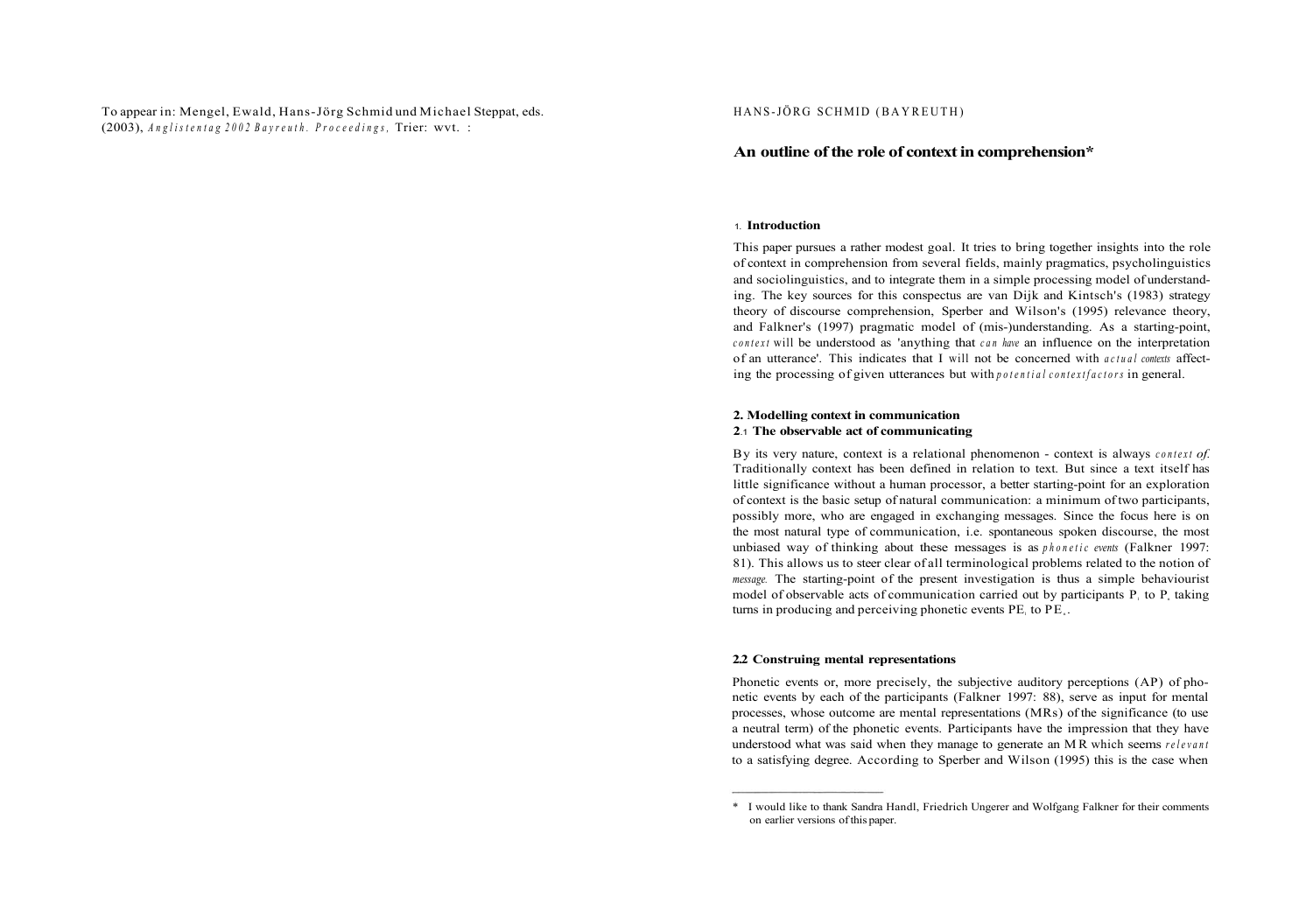3

the MR strikes a balance between the contextual effects it achieves and the cognitive cost required to form it. MRs are hypotheses as to the communicative impact intended by the speaker. Instead of following early speech act theory, which claimed that the interpretation of the illocutionary force of an utterance is derived from the semantic interpretation, I side with van Dijk and Kintsch's assumption that "it seems likely that a hearer will in general not wait until the end of the utterance to infer what speech act is being performed" (1983: 84). Thus the MR, as it is conceived here, includes a conceptual representation of the meaning of what was said, and a representation of the illocutionary force and the relevance of the contribution to the present conversation.

Despite differences in the way sub-processes of understanding are modelled, competing theories agree that phonological, lexical, syntactic, semantic, and pragmatic decoding are necessary procedures. The precise nature of these processes is not my concern here. What is important is that decoding is more than just taking the meanings out of words and structures. Rather it is an active effort of meaning construction. It is also essential that only a naïve view of communication assumes that the MRs generated by each of the participants who take in the same phonetic event are identical. While the respective representations may be similar - and thus result in the impression that there is mutual understanding - complete identity (however this could be measured or falsified) is impossible for reasons that will become clearer in the course of this paper.

The model of communication resulting from the considerations at this stage is represented in Figure 1. The figure assumes that participant  $P_1$  has uttered phonetic event PE. In response to their subjective auditory perceptions  $(AP2$  to  $AP<sub>n</sub>$ ) of PE each of the other participants construes his or her subjective mental representation  $(MR, to MR)$ of what this phonetic event is meant to convey via phonological, lexical, syntactic, semantic, and pragmatic decoding (D).



*Figure 1:* Construing mental representations

Decoding and the construction of MR require the full attention of the discourse participants. This is not meant as a patronising piece of advice, but as a description of the states of their cognitive systems. Due to the limitations of short-term memory we are able to process only on a fairly limited amount of words, roughly one information unit or clause at a time during on-going speech processing (van Dijk and Kintsch 1983: 349). This is what can be called our *windo w of attentio <sup>n</sup>* (Langacker 2001: 154).

### **2.3 Activating knowledge**

The spotlight of our focus of attention does not work in isolation of course. To stick to the lighting metaphor, parts of the stage other than those in the spotlight are still bright enough to be visible and thus potentially accessible to special attention. For language processing, this means that more than what is currently being processed by short-term memory is activated during the construction of a conceptual representation. Even the most mundane conversational contributions cannot be understood without activating knowledge in addition to that related to the words and constructions heard. Reference assignment, resolution of direct and especially indirect anaphora, lexical and syntactic disambiguation, inferencing - let alone the detection and interpretation of irony, metaphor, indirect speech acts etc. - are examples of requirements for comprehension that can only be met by taking recourse to information that is not part of the message itself.

If readers are willing to accept this they may also agree that the next question must be what kind of knowledge is activated. To some extent, this question can of course be answered by taking the well-known components of the speech event (e.g. from Hymes 1967) and adding the phrase 'activated knowledge about' (*the setting , th e participants , the topic* etc.). But as we will see there is more at stake than that, because such a mentalization of the ethnography of communication has important implications for the theoretical status of context. Nevertheless Hymes' parameters will guide us in solving the task of identifying the most important types of activated knowledge.

First, every MR triggered by a phonetic string is influenced by the MRs constructed recently before. There are three ways in which this is possible. First, previous utterances can be stored in their precise lexical and grammatical surface form in short- term memory. As studies on reading by Glanzer et al. (1981) have shown, the amount of material that can be temporarily stored this way is limited to at most two clauses, more often one only. The capacity for storing spoken speech verbatim may well be even lower (cf. Coulthard 1992: 245, Falkner 1997: 59). Second, important concepts from previously processed utterances are also kept active in short-term memory. As shown by Fletcher (1981) content words that play a prominent role in previously processed utterances are recalled and recognised with almost the same ease and rapidity as words from the previous clause. This is only possible if they are retained in short-term memory. Third, in most modern discourse processing theories - at least the symbolic, nonconnectionist ones that I am following here - it is assumed that the accumulated gists, as it were, of recently processed MRs are kept in an activated state in representations known as *situatio n models* (van Dijk and Kintsch 1983) or *menta l models* (Johnson-Laird 1983). These are cognitive representations "of the events, actions, persons, and in general the situation, a text is about" (van Dijk and Kintsch 1983: 337), which play a crucial role in on-going decoding (cf. e.g. Graesser and Zwaan 1995). As Rinck and Bower (1995) have shown, not only the availability of referents in the situation model as such, but even the imagined spatial distance of objects in the generated model has an effect on processes like the resolution of anaphora.

Second, activated knowledge about the other discourse participants plays a role. This includes assumptions derived from the current perception of their non-linguistic behaviour (e.g. posture, mimics, gesture, cf. Auer 1992: 13); knowledge about more per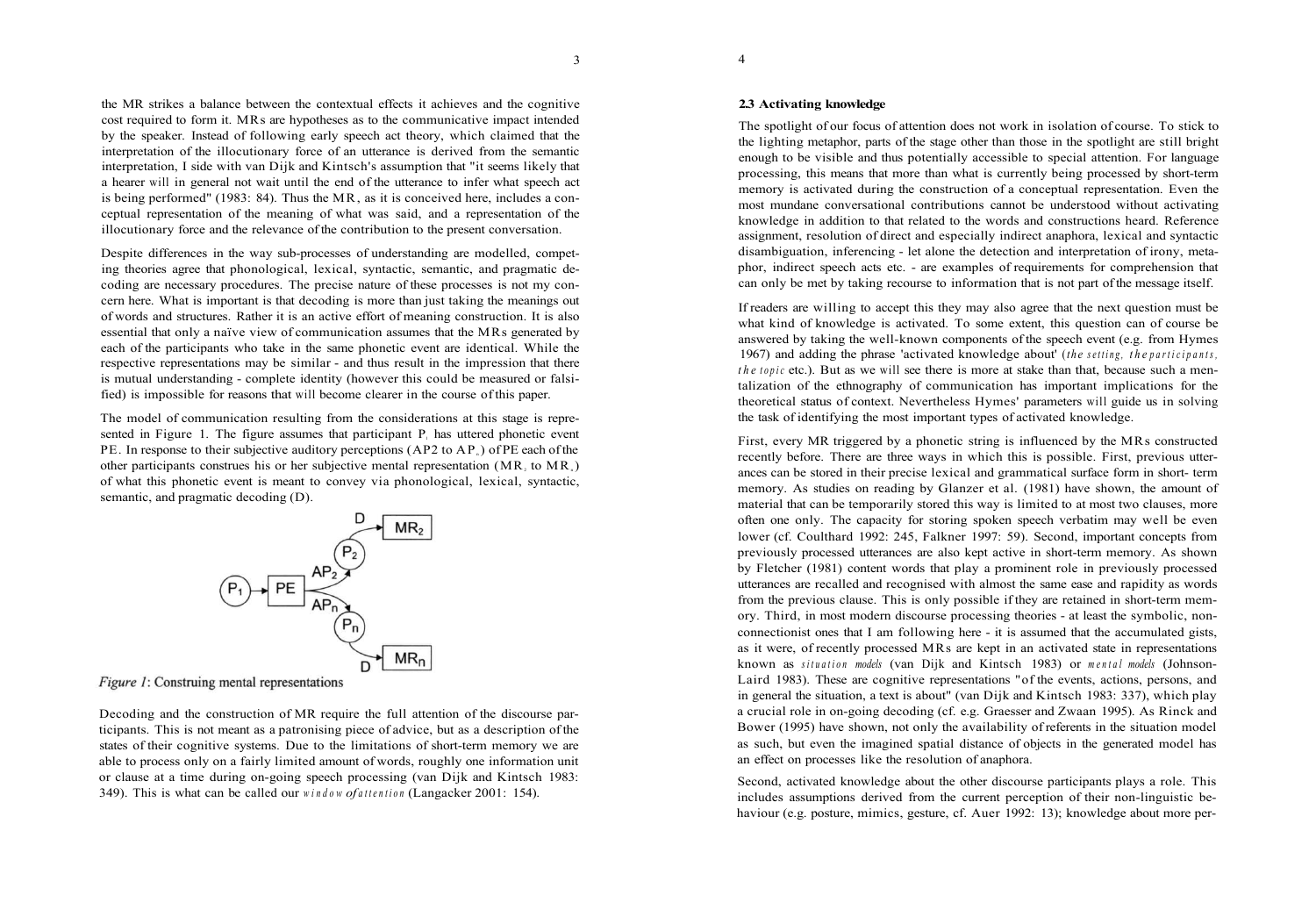permanent aspects of their persons like gender, age, job, social status etc.; and, again derived from on-going perception, assumptions about their temporary states of minds: their hypothetical aims, expectations, hopes, worries, and, most importantly, their hypothetical knowledge states. That discourse is indeed founded on the anticipation of the other participants' activation states (cf. Falkner 1997: 86) can be gleaned from such simple linguistic phenomena as the use determiners, which mark various degrees of accessibility of discourse referents (Ariel 1990, Jucker this volume). It is this anticipation which warrants the "presumption of relevance" (Sperber and Wilson 1995: 156ff), i.e. the unshakable trust on the hearer's side that the speaker intends to communicate something that is relevant for him or her.

Third, I have repeatedly used the adjective *hypothetica <sup>l</sup>* in the previous paragraph, because what I had in mind were the aims, intentions, knowledge states etc. imputed by each of the participants to the others. In addition, understanding is affected by the interpreters' own goals and expectations in a given conversation. While Falkner (1997: 87) argues that hearers generate expectations in response to their assessment of context and cotext, my position is that expectations are themselves an integral part of the mental state that is referred to as *context* here.

Expectations can precede an utterance, they can be triggered directly by parts of the utterance (e.g. story prefaces), by the situation, or by schemata about events and about text structures stored in long-term memory and activated by concepts that are evoked by the phonetic event (cf. van Dijk and Kintsch's (1983: 235ff.) *superstructures) .* The idea that expectations affect discourse understanding during the comprehension process has been supported by numerous psycholinguistic experiments (cf. the survey in van Dijk and Kintsch 1983: 52-59) and neuropsychological studies using the ERP (event-related brain potential) technique (St. George et al. 1994). On the other hand, there is a growing amount of recent research, produced especially in the wake of Kintsch's influential construction-integration model (Kintsch 1988), which suggests that expectation-guided top-down processing is at least not a necessary precondition for successful understanding (e.g. Tapiero and Denhiere 1995).

Fourth, the activated knowledge of the situation in which the exchange takes place must be taken into consideration. Like those mentioned before, this is of course a wellknown context factor traditionally referred to as *situationa l contex <sup>t</sup>* or *contex t of situa tio <sup>n</sup>* (cf. e.g. Brown and Yule 1983: 35ff). Adding the twist of *activate d knowledg e of*  underscores not only the cognitivist but also the subjectivist nature of context. As stressed by Falkner (1997: 87) and van Dijk (1999: 124), what determines comprehension is not the situation as such but the participants' subjective perception and interpretation of the situation.

Closely related to this is the fifth type of activated knowledge: knowledge about the speech event in which one participates. While the term *situatio <sup>n</sup>* covers aspects of the physical setting (mainly time, location, persons and objects involved), the notion of *speech event* has to do with functions and meanings of situations. Together with the activated knowledge about the situation and the other discourse participants the knowledge about the speech event constitutes the cognitive counterpart to what has been termed the *socia l contex <sup>t</sup>* (e.g. Kintsch and van Dijk 1983: 6ff.) - i.e. the interpretation or construction of a situation by the participants as social members (van Dijk 1981: 224f). This includes activated knowledge of settings and their social implications (e.g. pub, church, theatre, classroom); of the participants' social roles in the present discourse (e.g. doctor, teacher, salesman etc.); of their social relations to each other (friend, family, relative, teacher, boss, casual acquaintance, stranger etc.); and of the kind or genre of the speech event (oral exam, casual chat, public debate etc.) and its social implications (cf. Zwaan 1994). Not surprisingly, these aspects have attracted most attention among ethnographers and sociologists and are encapsulated in notions like Gumperz's *activity type* (1982: 131) and Goffman's *framing* (1974).

Sixth, even the simplest acts of interpretation require the activation of general world knowledge. In contrast to the types of knowledge mentioned so far (with the exception of knowledge about the other participants' characters etc.), world knowledge is not more or less directly activated by the perception of the on-going speech event but retrieved from long-term memory in response to the current perceptual input. It is recruited to assist in the construction of MR, for example, to draw inferences, resolve ambiguities or fill in pragmatic presuppositions.

In sum, the knowledge activated during the construction of MR is basically of six types (cf. Figure 2): knowledge about recently processed mental representations  $(RPMRs)$ , the processor's expectations and goals  $(E/G)$ , the other participants  $(Ps)$ , the situation (Sit), the speech event (SpE), and general world knowledge (WK).

# **2.4 Emotional states**

Language processing is not only influenced by cognitive factors (in the narrow sense of 'knowing' and 'finding out') but also by emotional ones. This tends to be overlooked by linguists because of their preoccupation with the cognitive and social functions of communication. The emotional factor whose power to influence any kind of cognitive activity is most well-known is probably motivation (cf. Eysenck and Keane 1995: 75, 200). If people have an intrinsic motivation for processing an utterance, such as being interested in the information given, then they will pay attention to it and process it with more depth than when they are forced to listen to someone speaking.

A l l emotions - both basic ones like anger, fear or joy and secondary ones like pride or jealousy - are likely to affect comprehension. For instance, when you are angry you will be more likely to interpret an utterance as a criticism or complaint than when you are happy. And whether you interpret an utterance as an encouraging or disappointing piece of information may crucially depend on whether you are in a self-confident mood or feeling low. While emotional states may rarely reach the level of conscious awareness, it still seems plausible that they have an impact on the cognitive processing of linguistic utterances.

Our decoding model can now be extended as shown in Figure 2. The figure shows that the six types of activated knowledge  $(AK)$  - which of course all interact with each other - and the emotional state (ES) of the hearer influence the generation of a mental representation prompted by a phonetic event. AK and ES influence each other as well.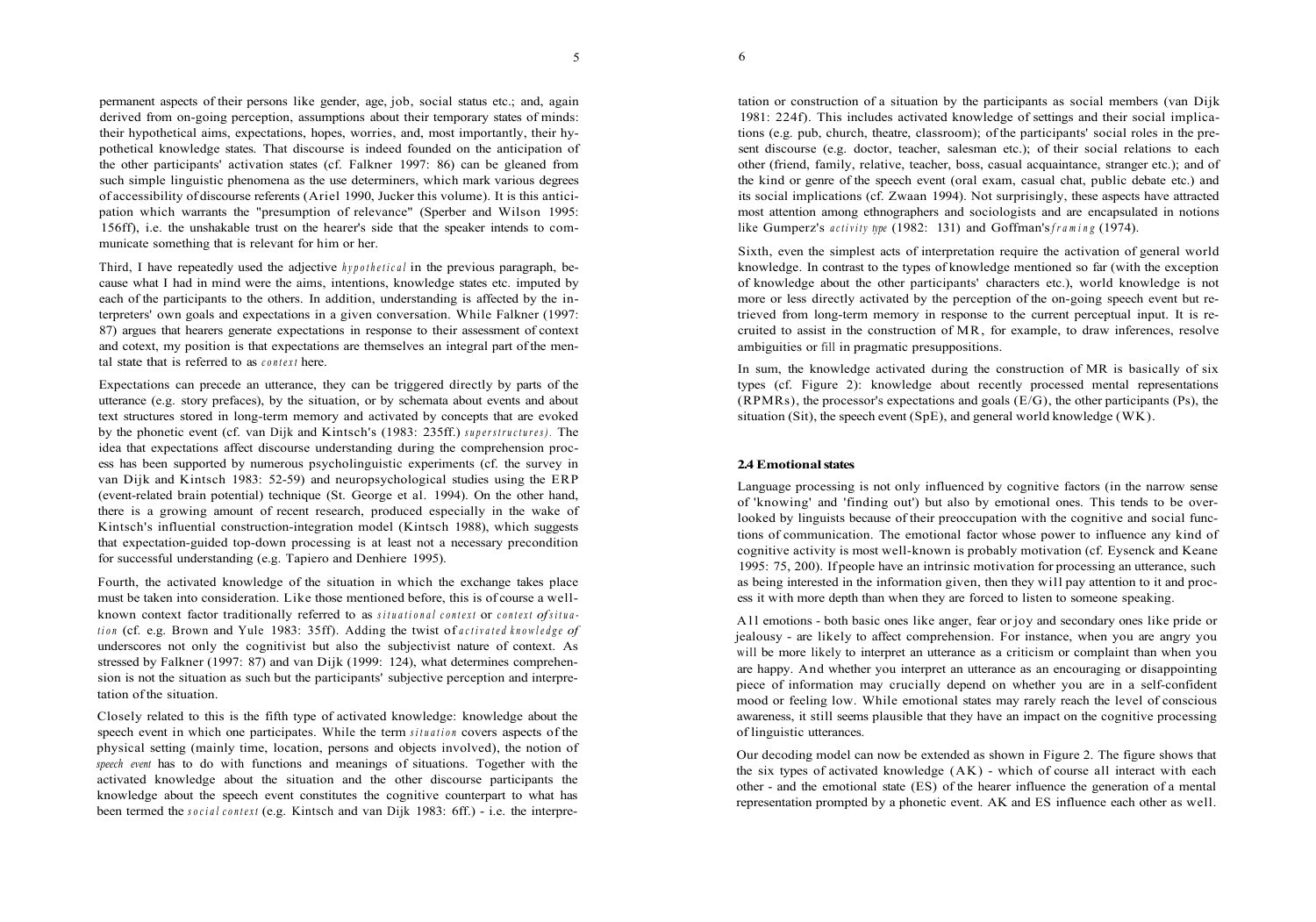At the same time, the mental representation leads to a revision, a kind of updating, of the activated knowledge and the emotional state. It can change your knowledge about every single one of the six aspects. And it may affect your mood: a good piece of news will have a different effect on your emotional state than a bad one. This indicates that it is not the case that a given context is waiting for an utterance and determines its interpretation, as suggested by many context models (e.g. Brown and Yule 1983: 27ff.). Rather - and this is indicated by the two-arrowed lines connecting MR and AK and MR and ES - 'text' and context have a constant reciprocal influence on each other (cf. Auer 1992: 21, Sperber and Wilson 1995: 38ff., 133ff., van Dijk 1999: 130, 132f.).



*Figure 2:* The influence of activated knowledge and emotional states on the construction of mental representations (and vice versa)

#### **2.5 Total cognitive environment**

Activated world knowledge affects comprehension. As mentioned before, world knowledge is stored in long-term memory, most likely in the form of knowledge structures referred to as *schemata, scripts , frame <sup>s</sup>* and *scenario <sup>s</sup>* (see e.g. Brown and Yule 1983: 236ff. or Eysenck and Keane 1995: 257ff.). Therefore, long-term memory is also a crucial context factor. The content, the structure and the limits of people's longterm memories impose restrictions both on the kind and the amount of knowledge they can activate, and thus on the mental representations they generate in response to phonetic events. Since no two persons have identical long-term memories - not even identical twins sharing their whole lives - one can conclude that it is impossible for two persons to construe identical mental representations in response to one phonetic event uttered by the same speaker in the same situation. This squares with the claim that there can never be complete identity between what is meant by the speaker and understood by the hearer (Falkner 1997: 2f.).

The notion of long-term memory falls short of capturing the kind of potential contextual influence that I have in mind here, however. My target notion is wider, something like 'what a person can think of and what a person can infer without engaging in attention-demanding, i.e. non-automatized, cognitive processes'. This idea is not strictly tied to the function of information storage traditionally attributed to memory, but includes other basic cognitive abilities like spatial orientation, comparing, recognising simple analogies etc. The term best suited for capturing this idea is Sperber and Wilson's *tota l cognitiv e environmen <sup>t</sup>* of an individual, which they define as "the set of all

the facts [including assumptions, HJS] that he can perceive or infer: all the facts that are manifest to him" (1995: 39). A fact or assumption is manifest to an individual "if he is capable [...] of representing it mentally and accepting its representation as true or probably true" (Sperber and Wilson 1995: 39).

#### **2.6 Total cultural environment**

Not even a person's long-term memory and total cognitive environment are autonomous. As was perhaps most forcefully argued by Assmann (1997), what people are able to recall and think of is influenced by the social groups and cultures in which they have a share. I am using the plural *cultures* quite deliberately here, since every human being is a member of a whole array of cultures of different types: of national, regional, local cultures; of political, religious, ethical, moral cultures; of linguistic cultures or speech communities; of art, lifestyle, professional, company, peer-group cultures; of male or female cultures, and of many more. Cultures are knowledge and belief systems shared by groups (of whatever size) of people (of whatever similarities). On this understanding, even families can and should be regarded as having their own cultures. For example, if all members of the family know that supper is usually eaten at 7 pm and everybody is expected to show up, then this is clearly part of the family culture.

Even card-carrying anti-Whorfians may find the idea convincing that people do not accumulate and structure their long-term memories from their own individual resources but under the influence of the cultures they are exposed to. My moral standards, my political beliefs, my feelings about art, my world knowledge and, if Whorf is right, the conceptual system that is fossilised in the language(s) I speak - all of this is to some extent shaped by the cultures in which I feel embedded and to which I have access. In Gumperz' words: "what we perceive and retain in our mind is a function of our culturally determined predisposition to perceive and assimilate" (1982: 12).

The cognitive environments of individuals are thus affected by what can analogously be called *cultura l environments .* Conceptually this term is very similar to Assmann's (1997) notion of *cultura l memory,* which he regards as the "outer dimension of human memory". Cognitive and cultural environments interact with each other in an intricate manner. On the one hand, the individual cognitive environments of the members of a culture are shaped by the collective knowledge, beliefs, traditions etc. On the other hand, cultural environment can be considered as the collective long-term memory of a group: *culture* is what a group of somehow similar people know and can possibly think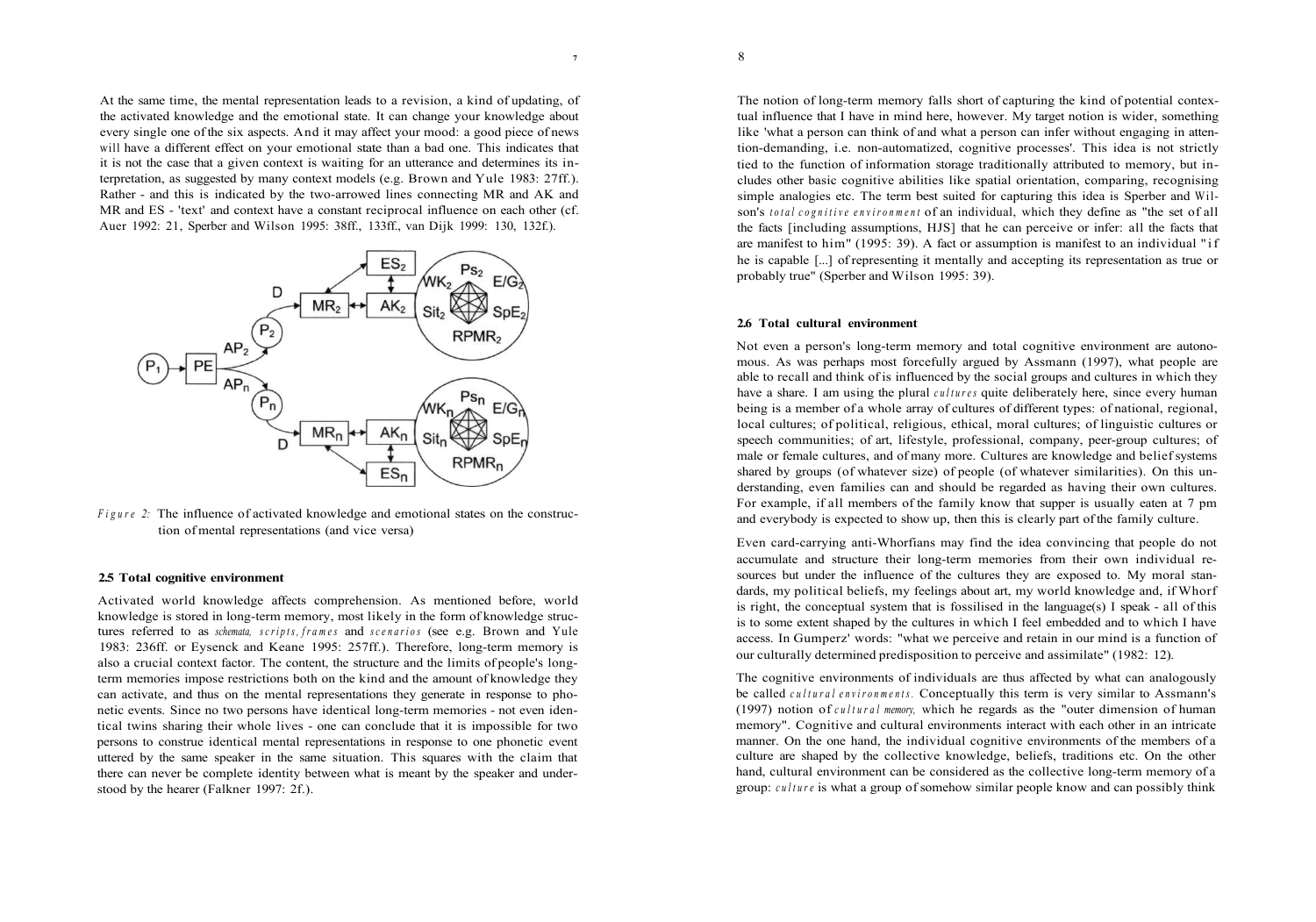of and infer. People's individual cognitive environments are thus like windows to cultural environments.

That the cultural environments of people have an effect on their understanding of utterances is no less than a truism today. The dangers and intricacies of inter-cultural or cross-cultural communication are gaining attention with the same pace as international and global communication is becoming easier than ever. But even local and other kinds of 'low-level' cultures have similar effects. In the seven-o'clock-supper family, for example, the simple statement *It's seven o'clock* would be understood as a call to assemble for supper because of the shared knowledge about family routines. For someone who is not familiar with the family culture, say a friend or a foreign exchange student, the intended meaning of the statement may well remain obscure.

We have now arrived at the final version of a model of the factors that can influence the decoding and interpretation of utterances (see Figure 3). Since models are always simplified abstractions from reality, it is not surprising that Figure 3 neglects a number of possible relations between sub-processes of communication. For example, the fact that linguistic knowledge is also stored in long-term memory and must be activated to carry out decoding is not represented by an arrow reaching from TCoE to D.

# **3. Conclusion: What is context?**

Apparently, the conception of context outlined here is a cognitivist one. Its essence is that context resides neither in the surrounding text nor in the situation, but in the mind. This view of context has a number of important implications:

*Context is unitary:* During language processing, the cognitive system does not distinguish between contextual information carried over from previous utterances, contextual information retrieved from the current perception of the situation and contextual information retrieved from long-term memory (cf. Blakemore 1992: 27).

*Context is subjective:* Neither the current perceptive input nor the cognitive and cultural environments of different persons can ever be identical. As a result all individuals involved in an act of communication bring their own context to bear on their interpretative efforts, and this in turn implies that the mental representations construed by different people in response to one utterance can never be identical.

*Context is dynamic and reflexive:* Context does not precede and determine decoding but is constructed in interaction with it. Vice versa, text is not only interpreted with the help of context, but leaves its mark on the latter. The interaction between text and context is characterized by a constant reciprocal updating of the mental representation of the text under construction on the one hand, and the context on the other.

*Contex t is potentiall y infinite:* The only limit to the amount or kind of knowledge that can have some bearing on the mental representation a person construes in response to a given utterance is his or her total cognitive environment. This, as we all know, is potentially infinite. Since hearers can never activate their total cognitive environment for an act of comprehension, the crucial question is how they select and activate those

pieces of information that are relevant in an actual decoding situation. This, however, takes us beyond the limits of this paper because it concerns *actual contexts* rather than the *potentia l context .* Readers interested in the puzzling question of actual context selection are referred to Sperber and Wilson's Relevance Theory, which provides the most elaborate and ingenious answer suggested so far.



Figure 3: A model of the context factors influencing comprehension

 $P =$  Participant, PE = Phonetic event, AP = Auditory perception, MR = Mental representation, D = Decoding,  $AK =$  Activated knowledge,  $ES =$  Emotional state,  $WK =$  World knowledge,  $Ps =$  Participants,  $E/G =$  Expectations and goals,  $SpE =$  Speech event,  $RPMR =$  Recently processed mental representations,  $\text{Sit} = \text{Situation}$ ,  $\text{TCOE} = \text{Total cognitive environment}$ ,  $\text{CuE} = \text{Cultural environment}$ 

The potential relevance of the present paper could lie in three modest achievements: the integration of context factors in a processing model of understanding; the inclusion of emotional states as potential context factors; and the emphasis on the unitary conception of context derived from the cognitivist conception. I have suggested that context is mental activity (triggered by the perception, interpretation and decoding of a phonetic event), which aims at processing information derived from the subjective